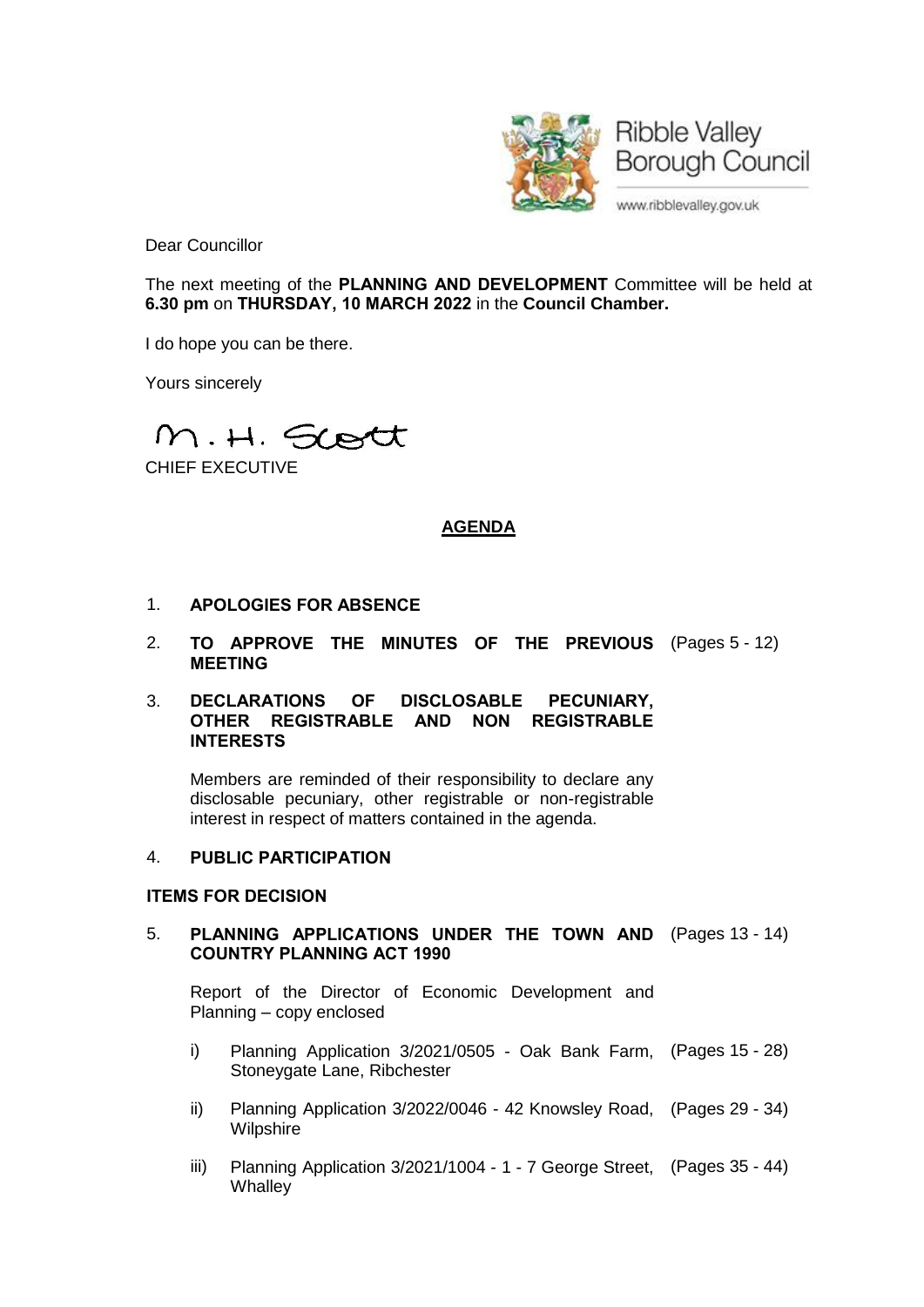- iv) Planning Application 3/2021/1118 Land rear of Former (Pages 45 52) Punch Bowl, Hurst Green
- v) Planning Application 3/2022/0055 Old Eaves Hall, (Pages 53 56) Waddington Rd, West Bradford

#### 6. **WOODLAND CORRIDOR OFF WHALLEY ROAD, MELLOR BROOK ROAD,** (Pages 57 - 80)

Report of Director of Economic Development and Planning enclosed.

7. **RESPONSES TO NEIGHBOURING AUTHORITY LOCAL** (Pages 81 - 86) **PLAN CONSULTATIONS - CONSULTATION ON LANCASTER CLIMATE EMERGENCY LOCAL PLAN REVIEW (REGULATION 19)**

Report of Director of Economic Development and Planning enclosed.

8. **RESPONSES TO NEIGHBOURING AUTHORITY LOCAL** (Pages 87 - 94) **PLAN CONSULTATIONS - BLACKBURN WITH DARWEN LOCAL PLAN CONSULTATION (REGULATION 19) AND STATEMENT OF COMMON GROUND**

Report of Director of Economic Development and Planning enclosed.

9. **RESPONSES TO NEIGHBOURING AUTHORITY LOCAL** (Pages 95 - 98) **PLAN CONSULTATIONS - WYRE BOROUGH COUNCIL DRAFT PARTIAL LOCAL PLAN REVIEW - REGULATION 19 CONSULTATION**

Report of Director of Economic Development and Planning enclosed.

#### **ITEMS FOR INFORMATION**

10. **REVENUE MONITORING 2021-22** (Pages 99 - 104) Report of Director of Resources enclosed. 11. **CAPITAL PROGRAMME 2022-23** (Pages 105 - 108) Report of Director of Resources enclosed. 12. **APPEALS** (Pages 109 - 120) Appeals update – copy enclosed 3/2021/0745 – new boot room to North elevation at Brockthorn, Tosside, BD23 4SX – appeal allowed. 3/2021/0820 – change of use of domestic annexe to form a

separate dwelling at Tipping Meadow, Lyndale Ave, Wilpshire, BB1 9LP – appeal allowed.